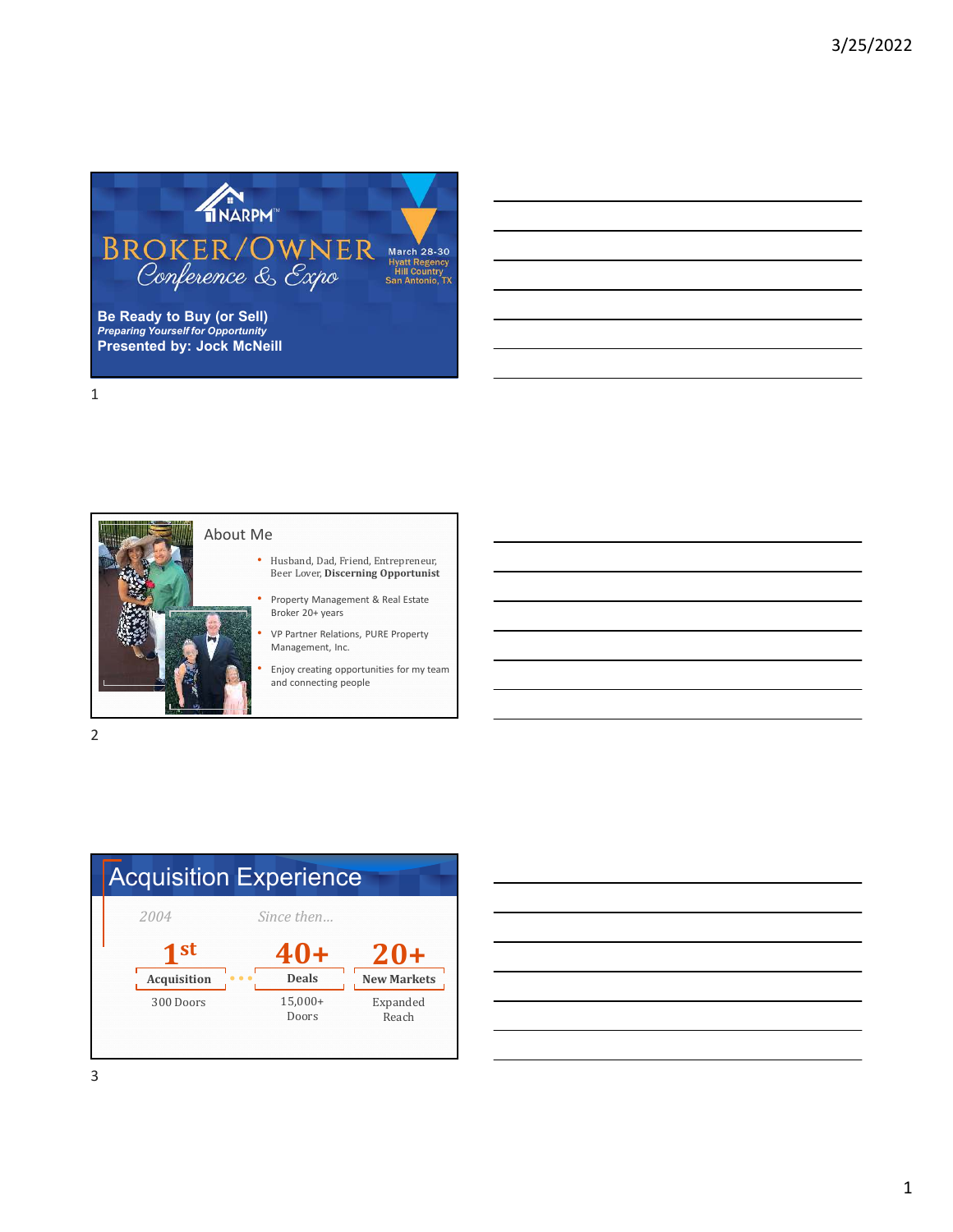





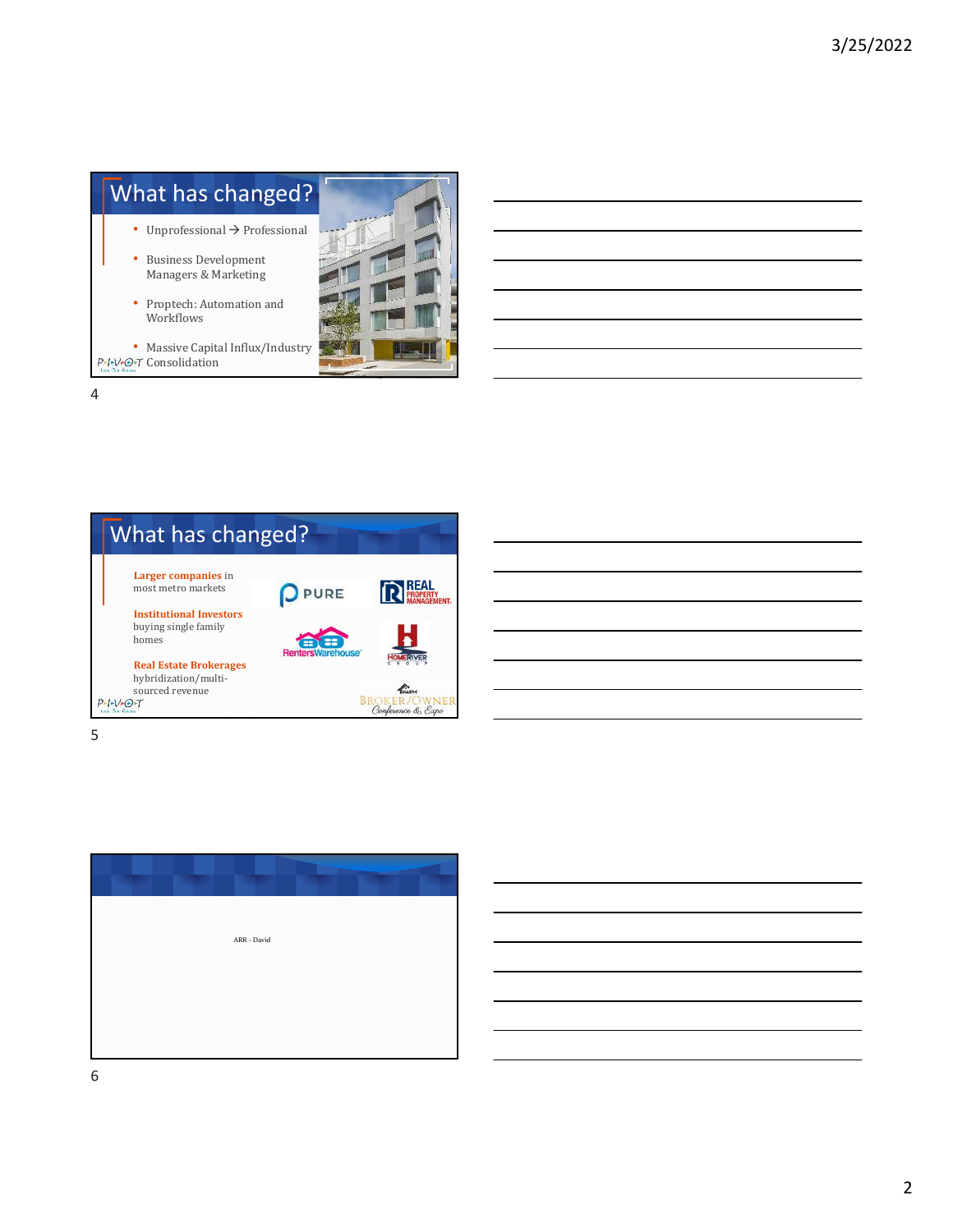

|                                                                                  |  |  | and the control of the control of |
|----------------------------------------------------------------------------------|--|--|-----------------------------------|
|                                                                                  |  |  |                                   |
|                                                                                  |  |  |                                   |
|                                                                                  |  |  | ____                              |
|                                                                                  |  |  |                                   |
| ,我们也不会有什么?""我们的人,我们也不会有什么?""我们的人,我们也不会有什么?""我们的人,我们也不会有什么?""我们的人,我们也不会有什么?""我们的人 |  |  | ____<br><b>Contract Contract</b>  |
|                                                                                  |  |  |                                   |
|                                                                                  |  |  |                                   |

![](_page_2_Picture_3.jpeg)

![](_page_2_Picture_4.jpeg)

![](_page_2_Figure_5.jpeg)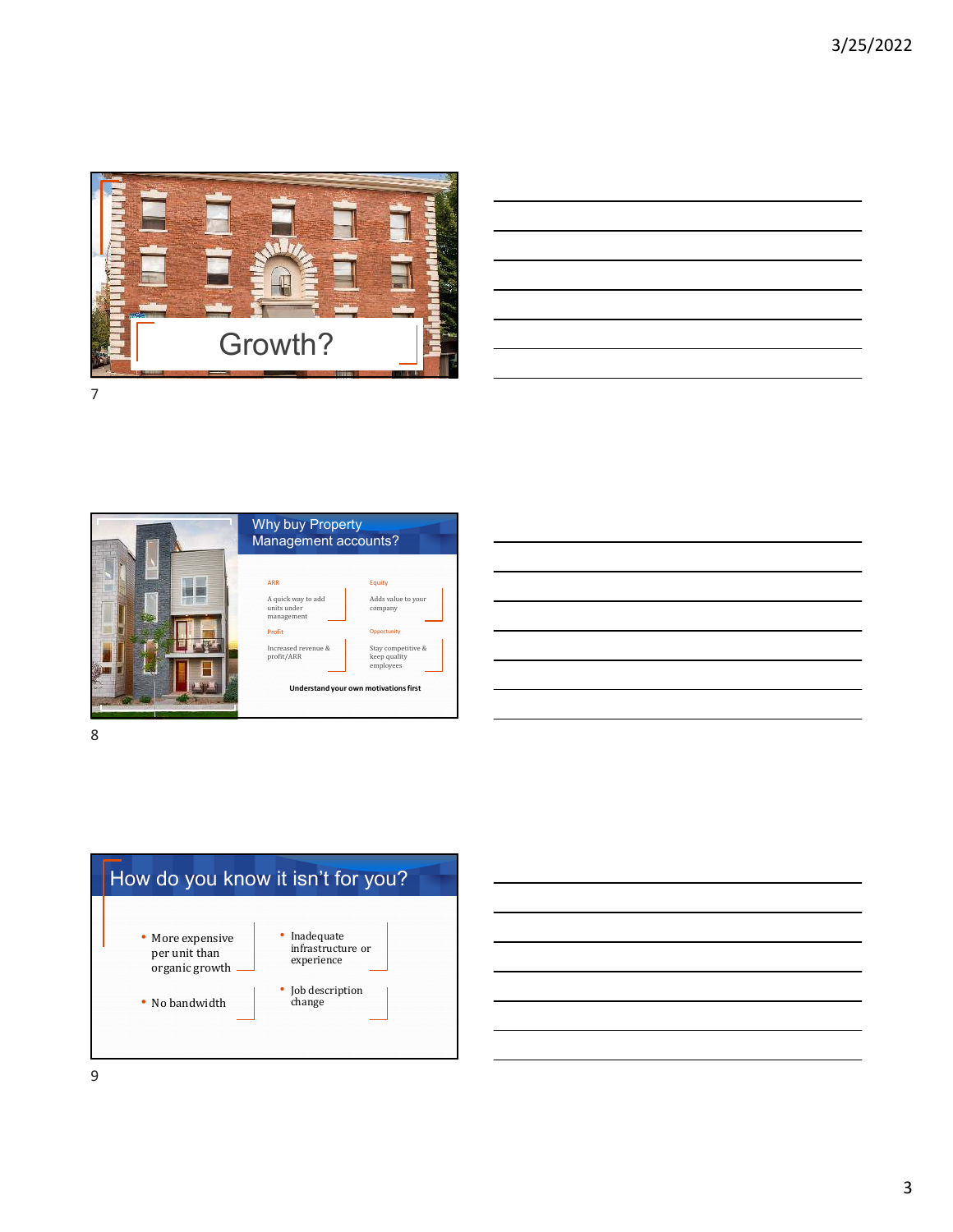|                                               | <b>Start Building a Dream Team</b>                          |                                       |  |  |  |
|-----------------------------------------------|-------------------------------------------------------------|---------------------------------------|--|--|--|
| <b>Start With Expert Advice and Resources</b> |                                                             |                                       |  |  |  |
| Legal                                         | <b>CPA</b>                                                  | Administration                        |  |  |  |
| Develop &<br>review contracts                 | Structure a deal that<br>meets tax needs of<br>both parties | Accounting support<br>Processes       |  |  |  |
| Advise on<br>managing risk                    | Long range tax<br>planning                                  | Stack decisions and<br>data migration |  |  |  |
|                                               |                                                             | HR and Compliance                     |  |  |  |

|  | <u> 1989 - Johann Barbara, martxa alemaniar argumento este alemaniar alemaniar alemaniar alemaniar alemaniar al</u>    |  |
|--|------------------------------------------------------------------------------------------------------------------------|--|
|  | <u> 1989 - Johann Barn, mars ann an t-Amhain ann an t-Amhain ann an t-Amhain ann an t-Amhain an t-Amhain ann an t-</u> |  |
|  | <u> 1989 - Andrea Andrew Maria (h. 1989).</u>                                                                          |  |
|  | <u> 1989 - Johann Stoff, amerikansk politiker (d. 1989)</u>                                                            |  |
|  | <u> 1989 - Johann Stoff, deutscher Stoff, der Stoff, der Stoff, der Stoff, der Stoff, der Stoff, der Stoff, der S</u>  |  |
|  |                                                                                                                        |  |
|  |                                                                                                                        |  |

 $\overline{\phantom{0}}$ L, - $\overline{\phantom{0}}$ L L.

10

![](_page_3_Picture_4.jpeg)

![](_page_3_Figure_5.jpeg)

![](_page_3_Figure_6.jpeg)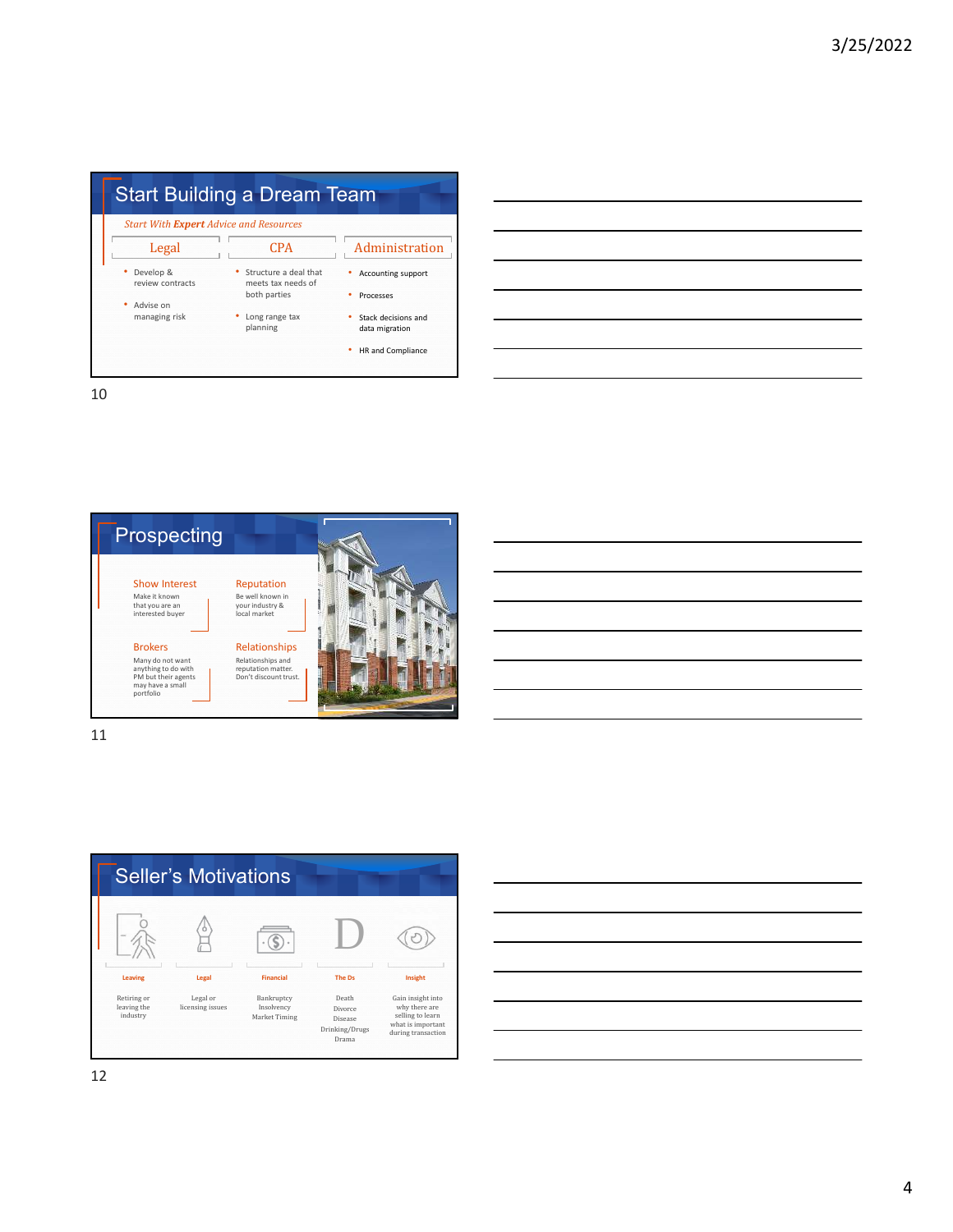| <b>Seller's Motivations</b>                                                  |                                    |
|------------------------------------------------------------------------------|------------------------------------|
| • It's not always about money                                                | 2010/04/04 04:55<br><b>ROAD RM</b> |
| • Self-actualization, motivation,<br>affiliation+belonging, care for team    |                                    |
| • Fun, provide access, reduce anxiety                                        | 製造方法等所                             |
| • Saves time, simplifies, reduces risk,<br>more upside (i.e. stock/benefits) |                                    |

![](_page_4_Picture_3.jpeg)

![](_page_4_Picture_5.jpeg)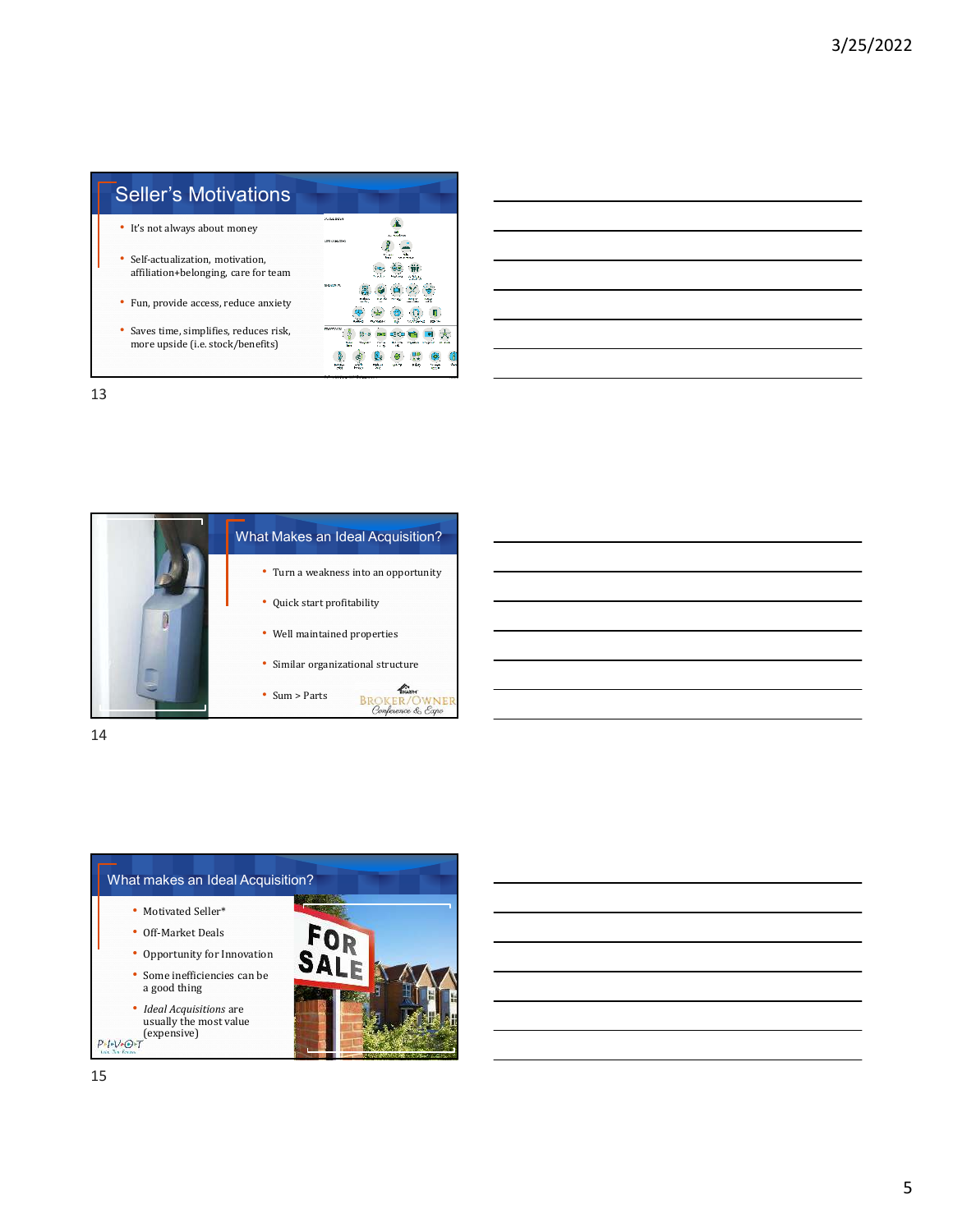![](_page_5_Picture_1.jpeg)

![](_page_5_Picture_4.jpeg)

![](_page_5_Picture_7.jpeg)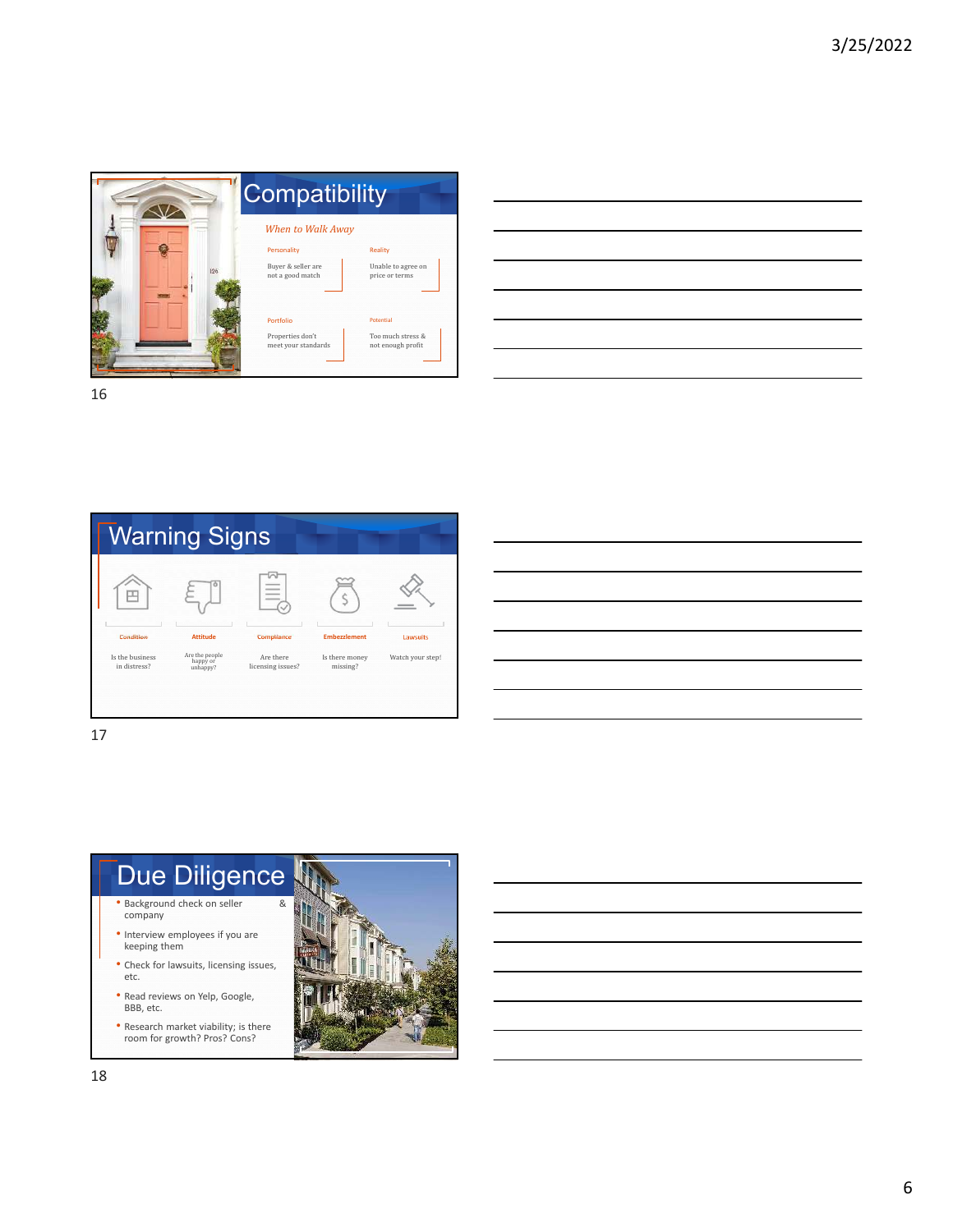![](_page_6_Picture_1.jpeg)

## Due Diligence

• Non-disclosure agreement

- Copies of all management agreements
- Financial statements
- Drive by all properties to verify condition
- Create a pro forma to analyze income & expenses

![](_page_6_Picture_9.jpeg)

![](_page_6_Picture_11.jpeg)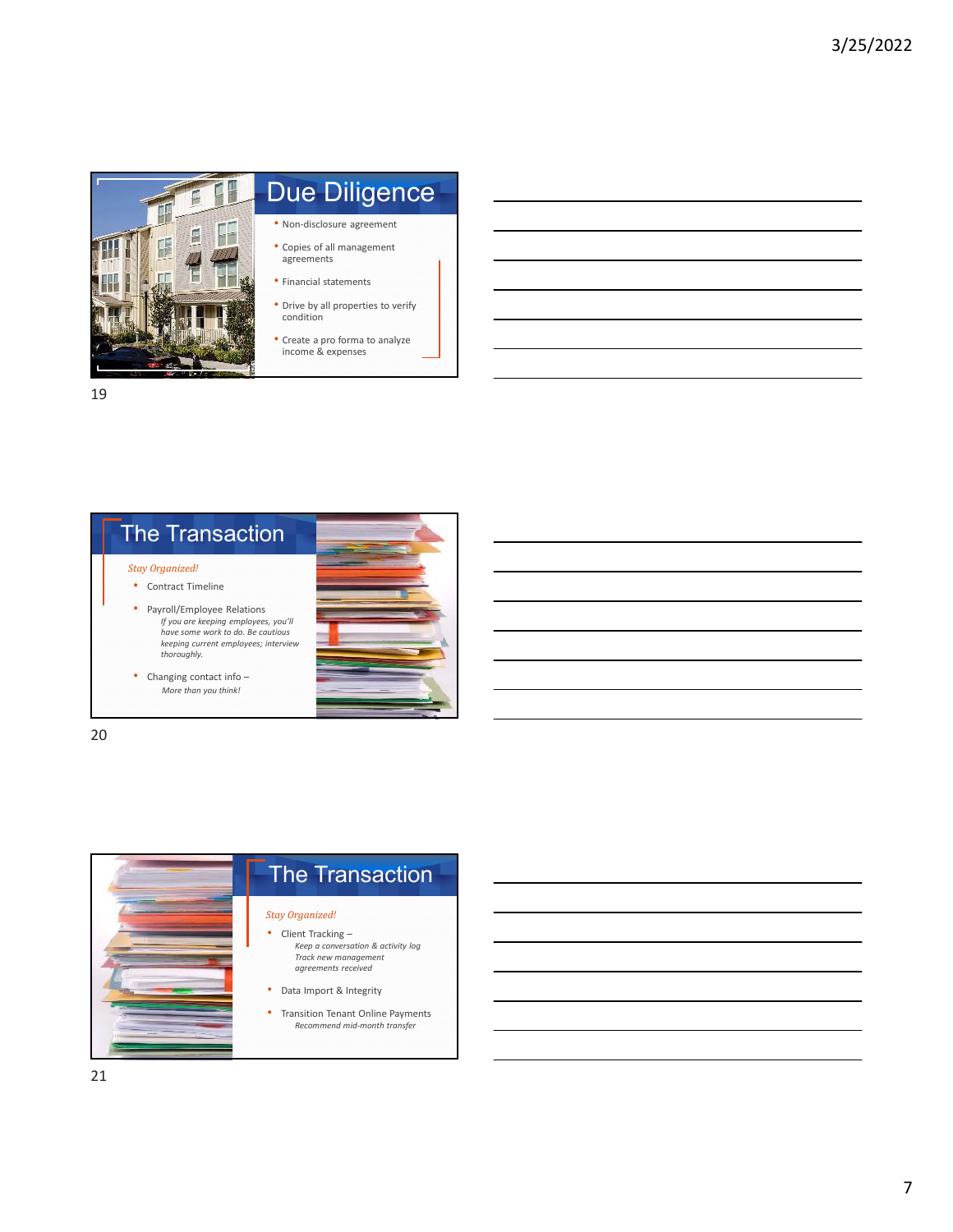|        | <b>Structuring the Deal</b>                                                                                                   |    |
|--------|-------------------------------------------------------------------------------------------------------------------------------|----|
| Timing | Time kills deals<br>• Make time to do your due<br>diligence thoroughly<br>• Pick a slower time of year,<br>at least mid-month | or |

![](_page_7_Figure_3.jpeg)

![](_page_7_Picture_4.jpeg)

![](_page_7_Picture_5.jpeg)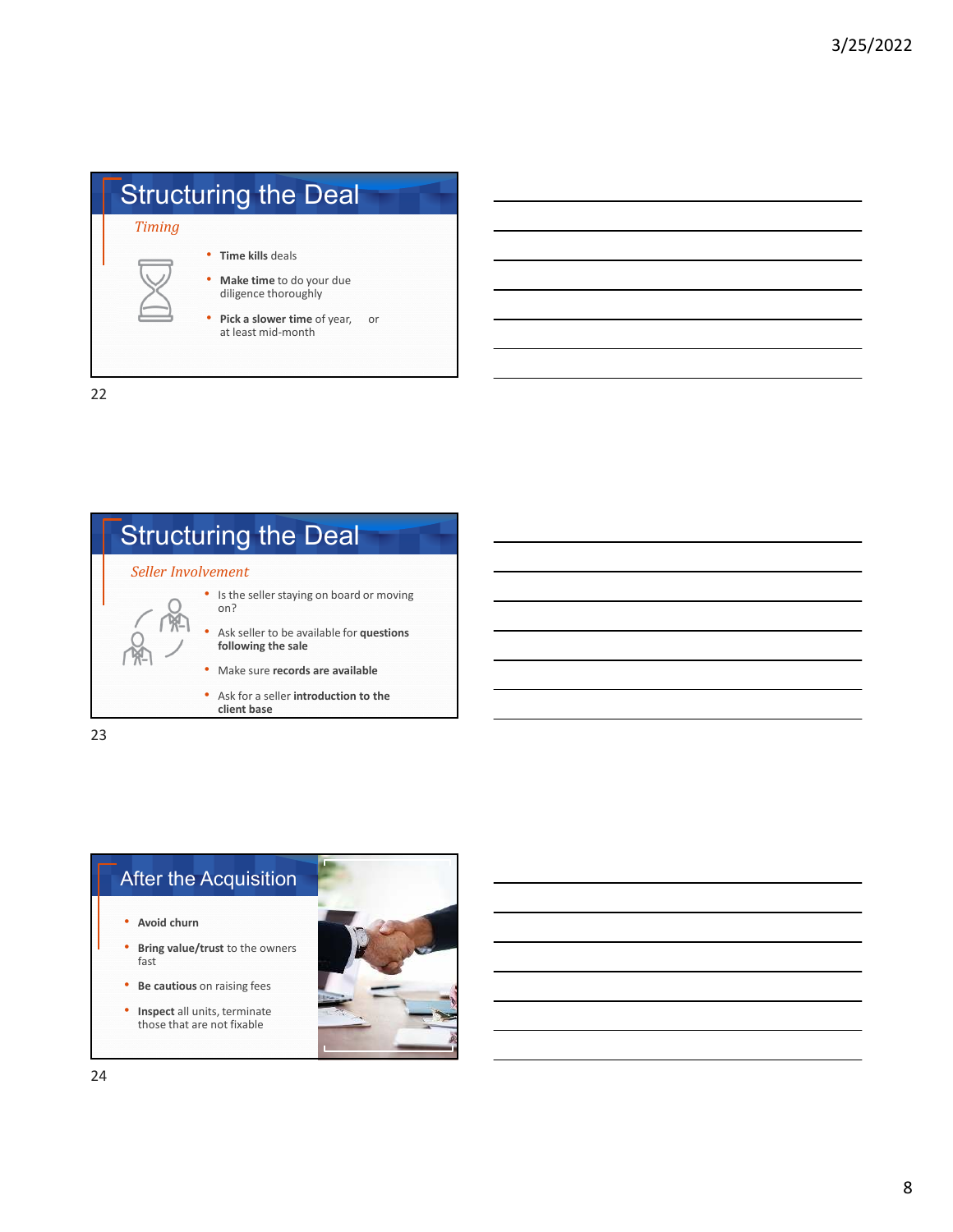## Position Yourself for a Sale

- *On Your Terms for Top Dollar*
- Weaknesses are an opportunity / Strengths = Value
- Solid Infrastructure, Policies & Procedures
- Fees Inline with Marketplace
- Transferable/Assignable Management Agreements
- Execute Non-Compete or Confidentiality Agreements with your team
- Can the business can operate without you?

![](_page_8_Picture_9.jpeg)

![](_page_8_Picture_10.jpeg)

26

![](_page_8_Picture_12.jpeg)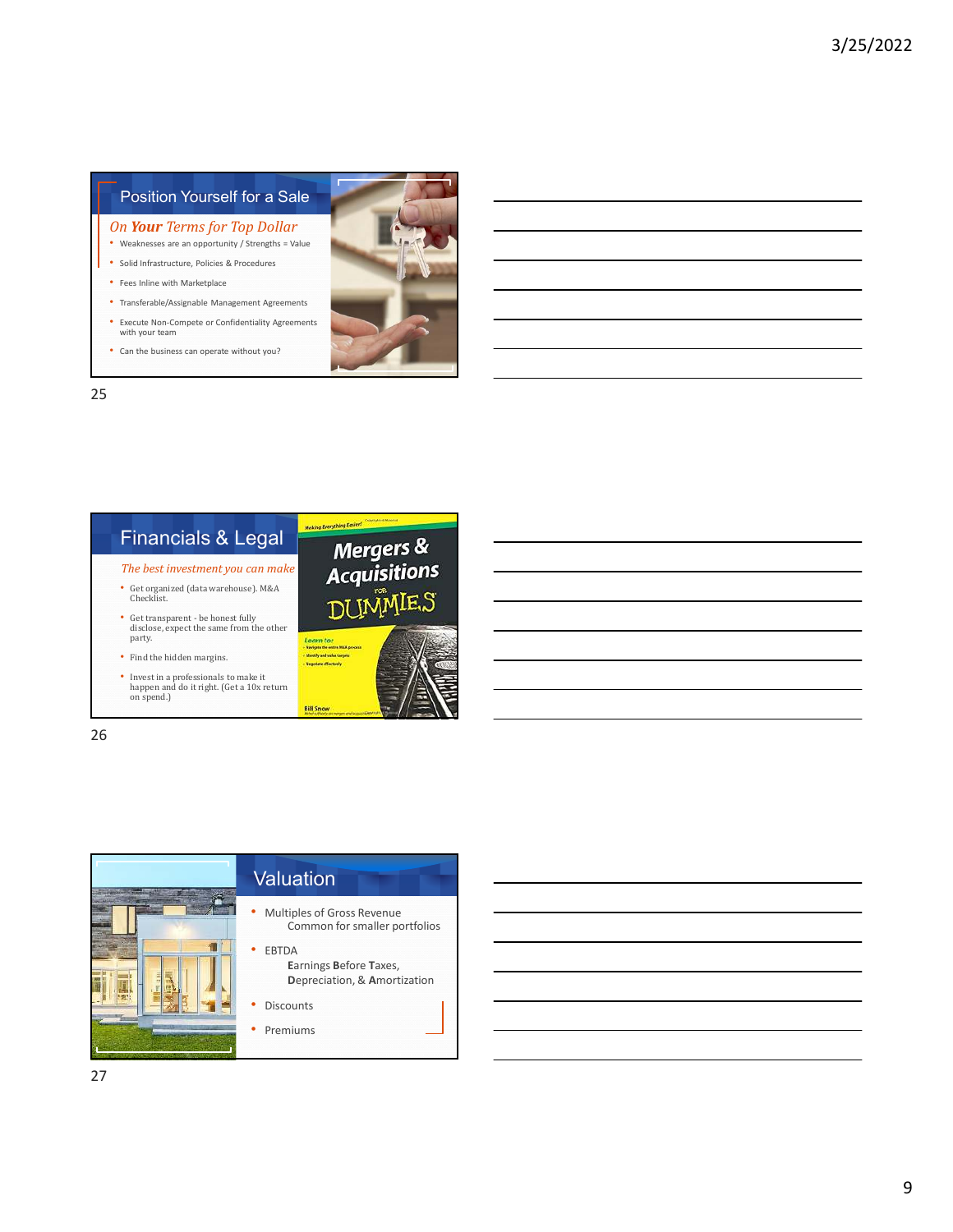|                                                              | Maximize Value - What can you do now?                          |                         |
|--------------------------------------------------------------|----------------------------------------------------------------|-------------------------|
|                                                              |                                                                |                         |
| <b>Increase Revenue</b>                                      | <b>Value Add</b>                                               | <b>Maintenance</b>      |
| Increase ARR<br>Management Fees<br>STR / MTR /<br>$HOA + CA$ | Diversify Services &<br>Other Reoccurring<br>Ancillary Revenue | In-House<br>Maintenance |

| <u> 1989 - Andrea Andrew Maria (h. 1989).</u>                                                                        |  |  |
|----------------------------------------------------------------------------------------------------------------------|--|--|
| <u> 1989 - Andrea Santa Andrea Andrea Andrea Andrea Andrea Andrea Andrea Andrea Andrea Andrea Andrea Andrea Andr</u> |  |  |
| <u> 1989 - Andrea Andrew Maria (h. 1989).</u>                                                                        |  |  |
| <u> 1989 - Andrea Santa Andrea Santa Andrea Santa Andrea Santa Andrea Santa Andrea Santa Andrea Santa Andrea San</u> |  |  |
| <u> 1989 - Andrea Andrew Maria (h. 1989).</u>                                                                        |  |  |
| ,我们也不会有什么。""我们的人,我们也不会有什么?""我们的人,我们也不会有什么?""我们的人,我们也不会有什么?""我们的人,我们也不会有什么?""我们的人                                     |  |  |
|                                                                                                                      |  |  |

![](_page_9_Picture_4.jpeg)

29

![](_page_9_Picture_7.jpeg)

![](_page_9_Picture_8.jpeg)